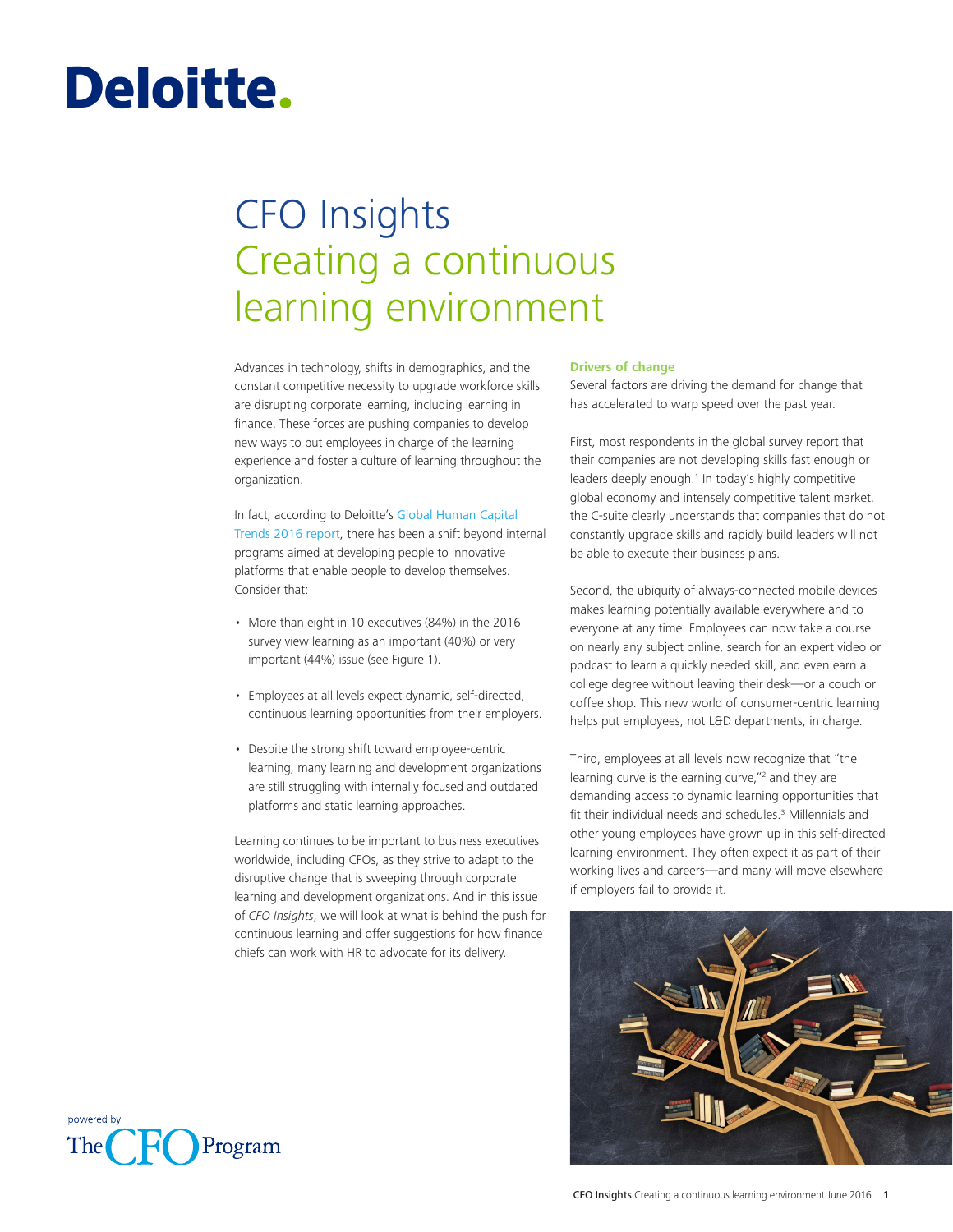#### **Promoting a new culture of learning**

While many organizations are struggling to adapt to these challenges, high-performing companies are seizing the opportunity to promote a new culture of learning (see sidebar, "MasterCard: Lessons from the front lines"). These organizations are fundamentally rethinking what "learning" and "development" mean in the context of their business. They place the employee at the center of a new vision that treats learning as a continuous process, not an episodic event, and as a company-wide responsibility, not one confined to HR.4

Supporting this new vision, L&D organizations at these innovative companies are adopting new and expanded learning architectures.<sup>5</sup> They see their role as not simply to push out content they have developed, but to enable employees to access content from a wide range of internal and external sources to create individual learning programs. To facilitate the effort, L&D teams are building internal knowledge-sharing programs, developing easyto-use portals and video sharing systems, and promoting collaborative experiences that help people constantly learn and share knowledge.

These efforts seek to leverage the profound shifts taking place in the learning industry. Traditional learning management system companies are rapidly evolving in their ability to deliver modern, compelling experiences for learners. Now, a new breed of disruptive platforms is starting to arrive. New money and ideas are pouring into this sector. CB Insights, which tracks venture investments, estimates that more than \$3 billion was invested in new learning and educational start-ups in the first six months of 2015. Almost \$1 billion of this went into tools, content, and companies that focus on the corporate market.<sup>6</sup>

# **Figure 1: What trends are shaping the "new organization"?**

**Figure 2. The 10 trends ranked in order of importance** approach people management. The 10 trends are ranked in order of importance below.In its survey of more than 7,000 professionals, Deloitte's Global Human Capital Trends 2016 report identified 10 talent-related issues that are having a profound impact on the way organizations



Source: Global Human Capital Trends 2016; The new organization: Different by design Graphic: Deloitte University Press | DUPress.com

Much of this investment is directed at tools to harness video, new mobile learning apps, and an explosion of content marketplaces. Today, any employee can browse through content from Coursera, Udemy, Udacity, or a dozen other providers and instantly access a lecture, course, or workshop on a needed skill. Such platforms offer learning opportunities at little or no cost and even allow employees to interact online with experts—learning exactly what they need, when they need it.

This kind of technologically enabled, on-demand learning experience is a world away from the traditional learning programs still used by most L&D organizations. In particular, many companies are still struggling to ride the wave and integrate external platforms as part of their employee learning. In Deloitte's global survey, respondents cited a wide range of external learning opportunities that could impact internal development, including external certificates (32%), massive open on-line courses (18%), and external, self-directed learning powered by social media (14%). Still, despite this robust array of choices, 61% of executives report challenges in moving their organizations toward external self-directed learning.

#### **Where companies can start**

For those companies that want to move beyond offering programs to curating the learning experience, here are a few ways to get started:

- Recognize that employee-learners are in the driver's seat: Learning organizations should think deeply about how the user experiences a company's learning offerings. Employees need to be viewed as customers to be satisfied, rather than as students to be pressured into traditional learning classrooms.
- Become comfortable with the shift from push to pull: Switching from a content-centric "push" approach to a learner-centric "pull" approach requires a cultural shift within learning organizations. Giving up full control over learning content, schedules, and platforms may not be easy, but learning organizations that embrace this shift can deliver more effective learning.
- [Use design thinking:](http://dupress.com/articles/employee-experience-management-design-thinking) Learning organizations should think less about developing content and more about the month-by-month, day-by-day, and hour-by-hour experience of the learner.
- Use technology to drive employee-centric learning: Mobile, social, and web-based platforms that can deliver on-demand learning content are "must-have" capabilities. The best systems can easily integrate any type of digital content and allow learners, as well as learning professionals and business managers, to add and suggest content. Companies should be cautious before investing in massive new systems, and they should monitor developments from innovative vendors to help build effective learning applications.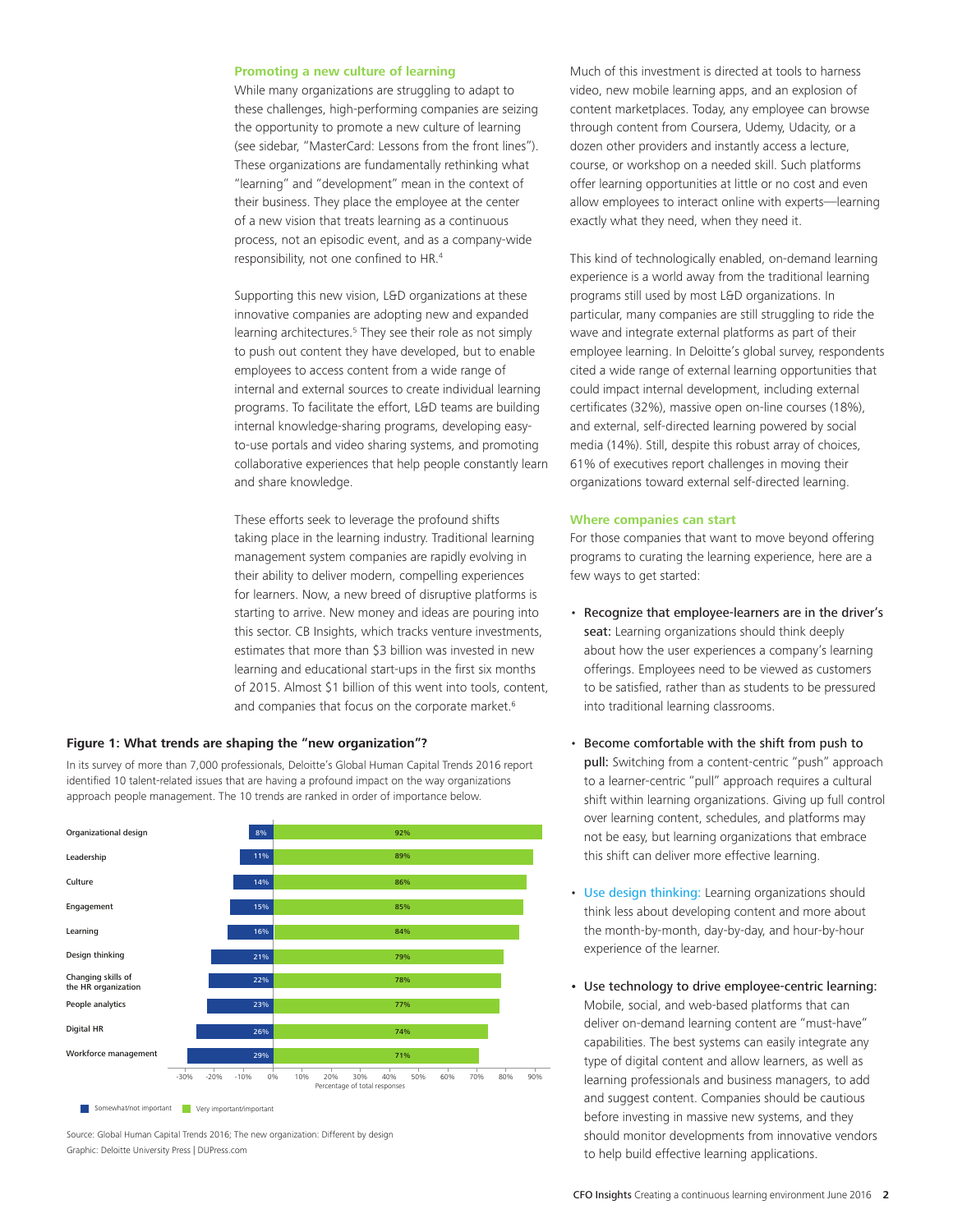- Realign and reengage: HR and learning leaders must align the learning function with business needs and goals. For many learning teams, doing so can also be an opportunity to reengage with employees, as many learners have stopped looking to their corporate learning departments for training and are already immersed in the enormous range of available digital learning and content.
- Adopt a learning architecture that supports an expanded vision for development: Rethink what "development" means in the context of the organization. If such a vision does not yet exist, adopt one and communicate it broadly.
- Adopt a learning architecture that supports continuous learning: Dedicate resources, set expectations, and align corporate culture with the goal of enabling employees to get the learning they need, when they need it, at every stage in their careers.



### **What CFOs can do**

In the Q3 2015 *[CFO Signals](http://www2.deloitte.com/us/en/pages/finance/articles/cfo-signals-survey-executives-sentiment-broad-based-concern-2015q3.html)*TM survey, CFOs were asked what their companies were doing to ensure they have the talent they need. CFOs cited a heavy emphasis on new training programs that give top staff the opportunity to learn a variety of technical skills and expand their knowledge in key areas. In addition, they emphasized taking steps to ensure clear career paths for talent with strong leadership potential.<sup>6</sup>

Both of those goals support the move toward continuous learning. But CFOs should also realize that shifting from an internally focused, corporate-centric learning universe to a learner-centric one upends many long-held beliefs in the HR community. Employees inside finance and out will likely find it easier to make this pivot than HR departments because this new world is already part of their mobile, social, and online lives. By partnering with HR leaders, however, CFOs can help promote a new mind-set that puts learners in the driver's seat, harnesses the power of technology and the amazingly diverse wealth of instantly available external content, and offers great user experiences to learners.

\*This article was adapted from the chapter entitled ["Learning: Employees take charge"](http://dupress.com/articles/fostering-culture-of-learning-for-employees/) in Deloitte's [Global](http://www2.deloitte.com/us/en/pages/human-capital/articles/introduction-human-capital-trends.html)  [Human Capital Trends 2016 report](http://www2.deloitte.com/us/en/pages/human-capital/articles/introduction-human-capital-trends.html).

#### **Endnotes**

- 1 The Conference Board, "The Conference Board CEO Challenge 2016;" https://www.conference-board.org/publications/pub cfm?publicationid=6071.
- <sup>2</sup> Josh Bersin, "The use of MOOCs and online education is exploding. Here's why;" December 30, 2015; http://joshbersin.com/2015/12/the-use-ofs-exploding-heres-why/.
- <sup>3</sup> Josh Bersin, "Spending on corporate training soars: Employee capabilities now a priority;" *Forbes*, February 2014; http://www.forbes.com/sites/ shbersin/2014/02/04/theskyrockets/#386ec12c4ab7.
- <sup>4</sup> David Mallon and Dani Johnson, *The learning architecture: Defining development and enabling continuous learning*, Bersin by Deloitte, 2014;<br>https://www.bersin.com/Practice/Detail aspx?id=17435 https://www.bersin.com/Practice/Detail.aspx?id=17435.
- <sup>5</sup> Bersin by Deloitte defines a learning architecture as an organization's unique map of agreed-upon learning needs, learning strategies, and delivery strategies for all of its talent. This provides both the L&D function and the business a clear view of what types of problems the organization will solve, what tools they need, and what approaches the organization will take. It deliberately limits the organization's options by deciding how and where the L&D function will focus its efforts—and it builds upon the organization's culture and history of learning (source: Mallon and Johnson, *The learning architecture*).
- <sup>6</sup> North American *[CFO Signals](http://www2.deloitte.com/us/en/pages/finance/articles/cfo-signals-survey-executives-sentiment-broad-based-concern-2015q3.html)*TM, Q3 2015, CFO Program, Deloitte LLP.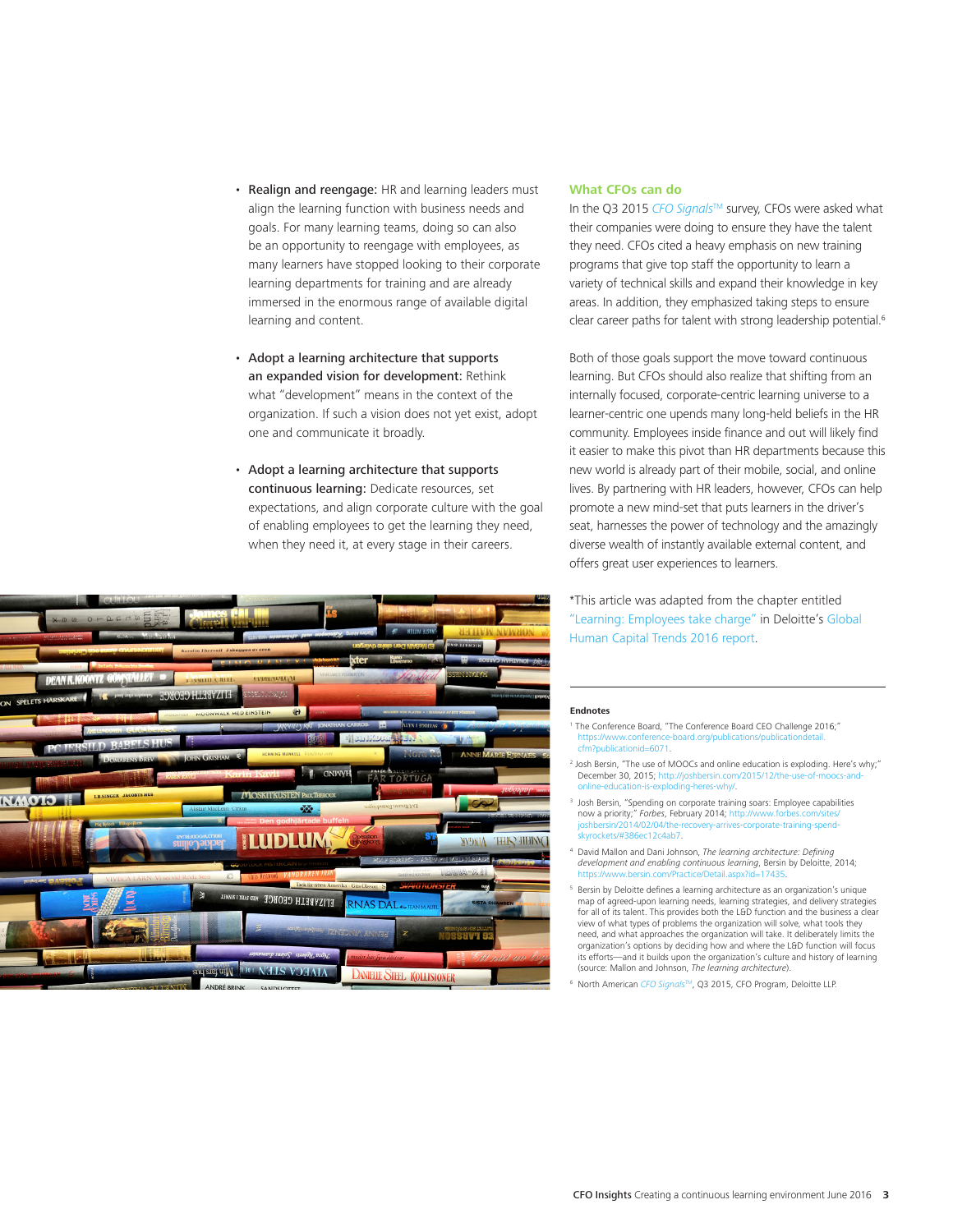### **Sidebar: MasterCard: Lessons from the front lines**

MasterCard has been on a journey, transforming itself from a traditional payments processing company into a technology company that provides the infrastructure that connects consumers, banks, and businesses.<sup>1</sup> With its underlying business model evolving to address new opportunities and competitive threats, the company is seeking to build capabilities to stay agile and keep new products and services flowing. And with an increasingly diverse workforce—now more than 40% Gen Y—it is becoming harder to engage employees with traditional learning approaches.

Janice Burns, chief learning officer and head of Global Talent Development and Organizational Effectiveness, challenged her team to reinvent their approach to learning by constructing responsive, agile, and personal solutions that would meet the organization's evolving demands along with employees. To do that, she first had to lead a mindset shift within her own organization—away from periodic programs owned by learning professionals to self-directed solutions owned by individual employees. No longer would her learning team focus on telling people what to learn, but instead show them what they can learn, providing access to resources, tools, and connections to enable individuals to do their jobs and build their careers better.

Key to refocusing her team on the individual was segmenting audiences and getting to know their needs, which she did by aligning Global Talent Development (GTD) leaders with specific business units to work with operational leaders. She also empowered her team to experiment with new learning tools and technologies, encouraging them to work lean, fail fast, and scale up successes. Trying something that did not work became acceptable—in some ways a sign of tangible progress toward a culture of innovation.

As they explored new learning formats, the GTD team's attention shifted from traditional courses and programs pushed to employees solely via the learning management system (less important in any highperforming learning organization), to more employeedriven solutions such as mobile performance support, massive open online courses (MOOCs), on-demand micro-learning, and online communities.

One new learning platform taking off with MasterCard's Operations & Technology (O&T) group, for example, is Degreed. The system, which enables self-serve career development, empowers individuals and subject matter specialists to curate their own learning "playlists," mixing and matching internal and external learning content from a variety of sources and formats. Articles, videos, MOOCs, podcasts, and webinars can all be woven together into a personalized learning experience to help employees develop the skills they want to focus on.

The initial feedback from the roll-out to the company's O&T function is promising. Stories highlight that managers and professionals now feel equipped with tools to drive their own development. "I am willing to invest more into the tool because it will follow me no matter where my career takes me," said one systems analyst. Similar feedback will continue to emerge as MasterCard deploys the platform more broadly across the rest of the enterprise.

MasterCard is in the early stages of its journey toward a culture of entrepreneurship and empowerment. However, having the GTD organization act as a living example of this new culture through its own experimental approach has already enabled it to become a meaningful catalyst for change within MasterCard.

1 Based on client work at MasterCard.